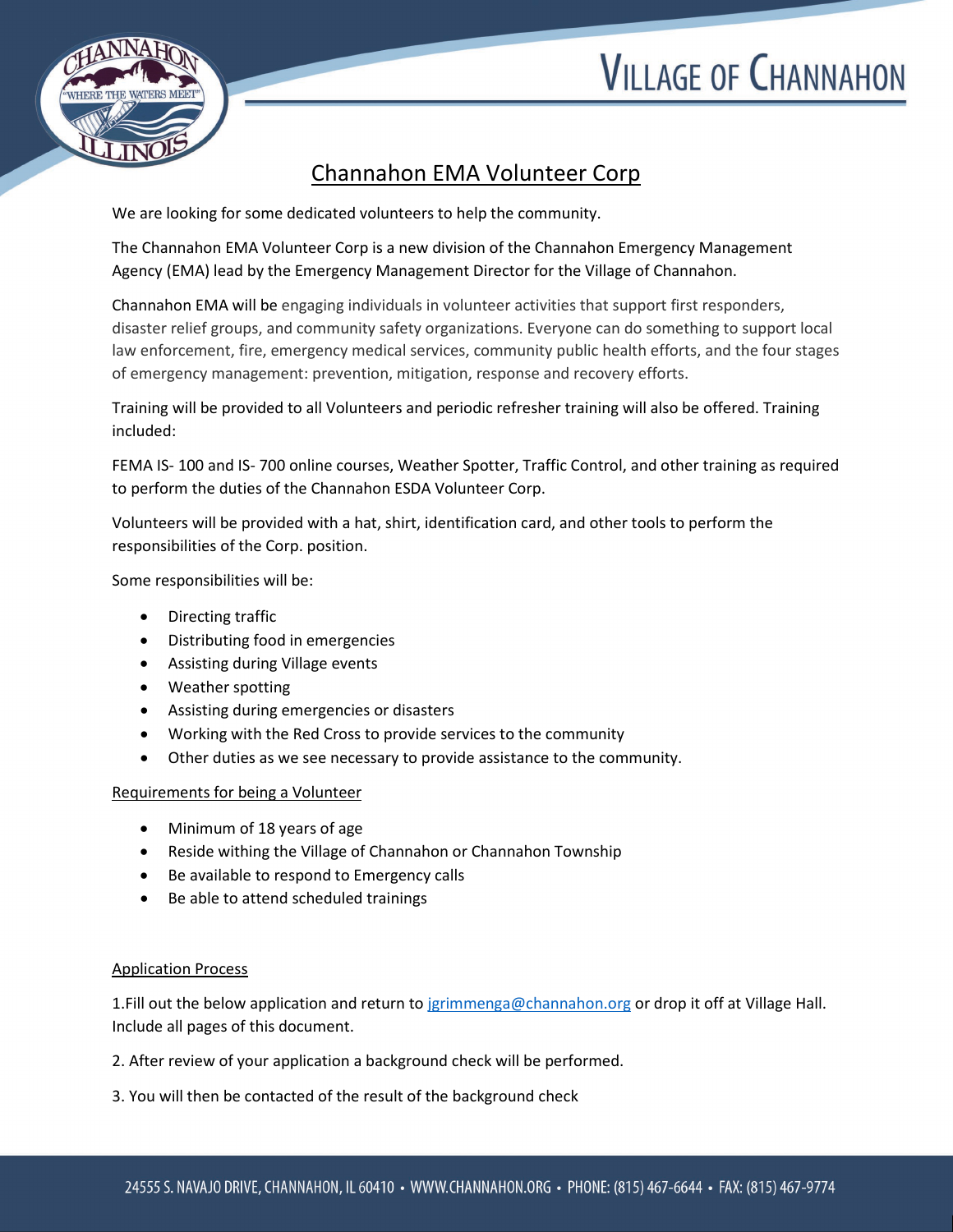



4. The EMA Director will contact you when the next meeting/training will take place.

Please answer the following questions:

1. How will the Emergency Management Volunteer Corp. benefit the community?

2. Although not required, what previous training, special skills, or certifications to you have that would benefit the team? Please explain.

Village of Channahon Emergency Management Agency

24555 S Navajo Dr.

Channahon, IL 60410

815-467-6644